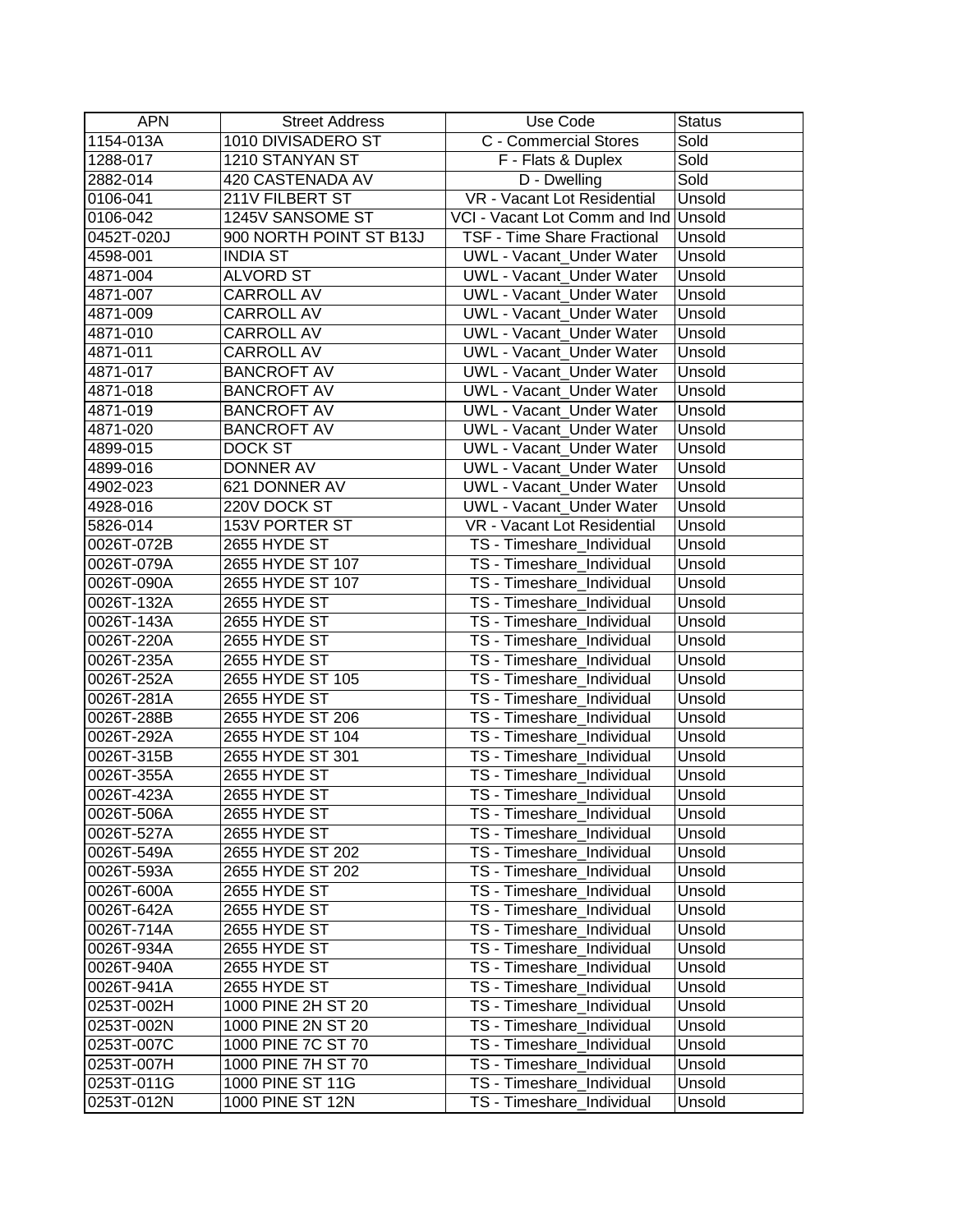| 0253T-014N<br>1000 PINE ST 14N<br>TS - Timeshare_Individual<br>Unsold<br>1000 PINE ST 19S<br>0253T-019S<br>TS - Timeshare_Individual<br>Unsold<br>1000 PINE ST 21C<br>0253T-021C<br>TS - Timeshare_Individual<br>Unsold<br>1000 PINE 21S ST 210<br>0253T-021S<br>TS - Timeshare_Individual<br>Unsold<br>1000 PINE ST 22C<br>0253T-022C<br>TS - Timeshare_Individual<br>Unsold<br>1000 PINE ST 22G<br>0253T-022G<br>TS - Timeshare_Individual<br>Unsold<br>1000 PINE 30N ST 300<br>TS - Timeshare_Individual<br>Unsold<br>0253T-030N<br>1000 PINE ST 31N<br>0253T-031N<br>TS - Timeshare_Individual<br>Unsold<br>1000 PINE ST 32C<br>0253T-032C<br>TS - Timeshare_Individual<br>Unsold |  |
|---------------------------------------------------------------------------------------------------------------------------------------------------------------------------------------------------------------------------------------------------------------------------------------------------------------------------------------------------------------------------------------------------------------------------------------------------------------------------------------------------------------------------------------------------------------------------------------------------------------------------------------------------------------------------------------|--|
|                                                                                                                                                                                                                                                                                                                                                                                                                                                                                                                                                                                                                                                                                       |  |
|                                                                                                                                                                                                                                                                                                                                                                                                                                                                                                                                                                                                                                                                                       |  |
|                                                                                                                                                                                                                                                                                                                                                                                                                                                                                                                                                                                                                                                                                       |  |
|                                                                                                                                                                                                                                                                                                                                                                                                                                                                                                                                                                                                                                                                                       |  |
|                                                                                                                                                                                                                                                                                                                                                                                                                                                                                                                                                                                                                                                                                       |  |
|                                                                                                                                                                                                                                                                                                                                                                                                                                                                                                                                                                                                                                                                                       |  |
|                                                                                                                                                                                                                                                                                                                                                                                                                                                                                                                                                                                                                                                                                       |  |
|                                                                                                                                                                                                                                                                                                                                                                                                                                                                                                                                                                                                                                                                                       |  |
|                                                                                                                                                                                                                                                                                                                                                                                                                                                                                                                                                                                                                                                                                       |  |
| 1000 PINE ST 33C<br>0253T-033C<br>TS - Timeshare_Individual<br>Unsold                                                                                                                                                                                                                                                                                                                                                                                                                                                                                                                                                                                                                 |  |
| 1000 PINE ST 39S<br>0253T-039S<br>TS - Timeshare_Individual<br>Unsold                                                                                                                                                                                                                                                                                                                                                                                                                                                                                                                                                                                                                 |  |
| 1000 PINE 41S ST 410<br>0253T-041S<br>TS - Timeshare_Individual<br>Unsold                                                                                                                                                                                                                                                                                                                                                                                                                                                                                                                                                                                                             |  |
| 1000 PINE ST 43G<br>0253T-043G<br>TS - Timeshare_Individual<br>Unsold                                                                                                                                                                                                                                                                                                                                                                                                                                                                                                                                                                                                                 |  |
| 0253T-043H<br>1000 PINE ST 43H<br>Unsold<br>TS - Timeshare_Individual                                                                                                                                                                                                                                                                                                                                                                                                                                                                                                                                                                                                                 |  |
| 0253T-043S<br>1000 PINE ST 43S<br>Unsold<br>TS - Timeshare_Individual                                                                                                                                                                                                                                                                                                                                                                                                                                                                                                                                                                                                                 |  |
| 1000 PINE 44C ST 440<br>0253T-044C<br>TS - Timeshare_Individual<br>Unsold                                                                                                                                                                                                                                                                                                                                                                                                                                                                                                                                                                                                             |  |
| 1000 PINE ST 44S<br>0253T-044S<br>TS - Timeshare_Individual<br>Unsold                                                                                                                                                                                                                                                                                                                                                                                                                                                                                                                                                                                                                 |  |
| 0253T-045S<br>1000 PINE 45S ST 450<br>TS - Timeshare_Individual<br>Unsold                                                                                                                                                                                                                                                                                                                                                                                                                                                                                                                                                                                                             |  |
| 0253T-049N<br>1000 PINE 49N ST 490<br>TS - Timeshare_Individual<br>Unsold                                                                                                                                                                                                                                                                                                                                                                                                                                                                                                                                                                                                             |  |
| 0253T-049S<br>1000 PINE ST 49S<br>TS - Timeshare_Individual<br>Unsold                                                                                                                                                                                                                                                                                                                                                                                                                                                                                                                                                                                                                 |  |
| 0253T-050G<br>1000 PINE 50G ST 500<br>TS - Timeshare_Individual<br>Unsold                                                                                                                                                                                                                                                                                                                                                                                                                                                                                                                                                                                                             |  |
| 1000 PINE ST 51S<br>0253T-051S<br>TS - Timeshare_Individual<br>Unsold                                                                                                                                                                                                                                                                                                                                                                                                                                                                                                                                                                                                                 |  |
| 1000 PINE ST 52S<br>0253T-052S<br>TS - Timeshare_Individual<br>Unsold                                                                                                                                                                                                                                                                                                                                                                                                                                                                                                                                                                                                                 |  |
| 1000 PINE 55S ST 550<br>Unsold<br>0253T-055S<br>TS - Timeshare_Individual                                                                                                                                                                                                                                                                                                                                                                                                                                                                                                                                                                                                             |  |
| 1000 PINE 60S ST 600<br>TS - Timeshare_Individual<br>0253T-060S<br>Unsold                                                                                                                                                                                                                                                                                                                                                                                                                                                                                                                                                                                                             |  |
| 1000 PINE ST 62N<br>0253T-062N<br>TS - Timeshare_Individual<br>Unsold                                                                                                                                                                                                                                                                                                                                                                                                                                                                                                                                                                                                                 |  |
| 1000 PINE ST 63C<br>0253T-063C<br>TS - Timeshare_Individual<br>Unsold                                                                                                                                                                                                                                                                                                                                                                                                                                                                                                                                                                                                                 |  |
| 1000 PINE ST 650<br>TS - Timeshare_Individual<br>Unsold<br>0253T-065N                                                                                                                                                                                                                                                                                                                                                                                                                                                                                                                                                                                                                 |  |
| 1000 PINE ST 66H<br>TS - Timeshare_Individual<br>0253T-066H<br>Unsold                                                                                                                                                                                                                                                                                                                                                                                                                                                                                                                                                                                                                 |  |
| 1000 PINE ST 67H<br>0253T-067H<br>Unsold<br>TS - Timeshare_Individual                                                                                                                                                                                                                                                                                                                                                                                                                                                                                                                                                                                                                 |  |
| 0253T-068H<br>1000 PINE ST 68H<br>TS - Timeshare_Individual<br>Unsold                                                                                                                                                                                                                                                                                                                                                                                                                                                                                                                                                                                                                 |  |
| 0253T-068S<br>1000 PINE 68S ST 680<br>TS - Timeshare_Individual<br>Unsold                                                                                                                                                                                                                                                                                                                                                                                                                                                                                                                                                                                                             |  |
| 1000 PINE ST 69N<br>0253T-069N<br>TS - Timeshare_Individual<br>Unsold                                                                                                                                                                                                                                                                                                                                                                                                                                                                                                                                                                                                                 |  |
| 1000 PINE ST 79H<br>0253T-079H<br>TS - Timeshare_Individual<br>Unsold                                                                                                                                                                                                                                                                                                                                                                                                                                                                                                                                                                                                                 |  |
| 1000 PINE ST 800<br>0253T-080C<br>TS - Timeshare_Individual<br>Unsold                                                                                                                                                                                                                                                                                                                                                                                                                                                                                                                                                                                                                 |  |
| 0253T-085H<br>1000 PINE ST 85H<br>TS - Timeshare_Individual<br>Unsold                                                                                                                                                                                                                                                                                                                                                                                                                                                                                                                                                                                                                 |  |
| 1000 PINE ST 86C<br>0253T-086C<br>TS - Timeshare_Individual<br>Unsold                                                                                                                                                                                                                                                                                                                                                                                                                                                                                                                                                                                                                 |  |
| 1000 PINE 86G ST 860<br>0253T-086G<br>TS - Timeshare_Individual<br>Unsold                                                                                                                                                                                                                                                                                                                                                                                                                                                                                                                                                                                                             |  |
| 1000 PINE 88H ST 880<br>TS - Timeshare_Individual<br>0253T-088H<br>Unsold                                                                                                                                                                                                                                                                                                                                                                                                                                                                                                                                                                                                             |  |
| 1000 PINE 90C ST 900<br>0253T-090C<br>TS - Timeshare Individual<br>Unsold                                                                                                                                                                                                                                                                                                                                                                                                                                                                                                                                                                                                             |  |
| 1000 PINE ST 92S<br>0253T-092S<br>TS - Timeshare Individual<br>Unsold                                                                                                                                                                                                                                                                                                                                                                                                                                                                                                                                                                                                                 |  |
| 1000 PINE ST 93S<br>TS - Timeshare_Individual<br>0253T-093S<br>Unsold                                                                                                                                                                                                                                                                                                                                                                                                                                                                                                                                                                                                                 |  |
| 1000 PINE ST 95C<br>TS - Timeshare_Individual<br>0253T-095C<br>Unsold                                                                                                                                                                                                                                                                                                                                                                                                                                                                                                                                                                                                                 |  |
| 1000 PINE 96C ST 960<br>TS - Timeshare_Individual<br>0253T-096C<br>Unsold                                                                                                                                                                                                                                                                                                                                                                                                                                                                                                                                                                                                             |  |
| 1000 PINE ST 98C<br>TS - Timeshare_Individual<br>Unsold<br>0253T-098C                                                                                                                                                                                                                                                                                                                                                                                                                                                                                                                                                                                                                 |  |
| 1000 PINE ST 99G<br>0253T-099G<br>TS - Timeshare_Individual<br>Unsold                                                                                                                                                                                                                                                                                                                                                                                                                                                                                                                                                                                                                 |  |
| 1000 PINE ST 102S<br>0253T-102S<br>TS - Timeshare Individual<br>Unsold                                                                                                                                                                                                                                                                                                                                                                                                                                                                                                                                                                                                                |  |
| 1000 PINE 104G ST 1040<br>0253T-104G<br>TS - Timeshare_Individual<br>Unsold                                                                                                                                                                                                                                                                                                                                                                                                                                                                                                                                                                                                           |  |
| 1000 PINE 105G ST 1050<br>0253T-105G<br>TS - Timeshare_Individual<br>Unsold                                                                                                                                                                                                                                                                                                                                                                                                                                                                                                                                                                                                           |  |
| 0253T-110S<br>1000 PINE 110S ST 1100<br>TS - Timeshare_Individual<br>Unsold                                                                                                                                                                                                                                                                                                                                                                                                                                                                                                                                                                                                           |  |
| 1000 PINE ST 114N<br>0253T-114N<br>TS - Timeshare_Individual<br>Unsold                                                                                                                                                                                                                                                                                                                                                                                                                                                                                                                                                                                                                |  |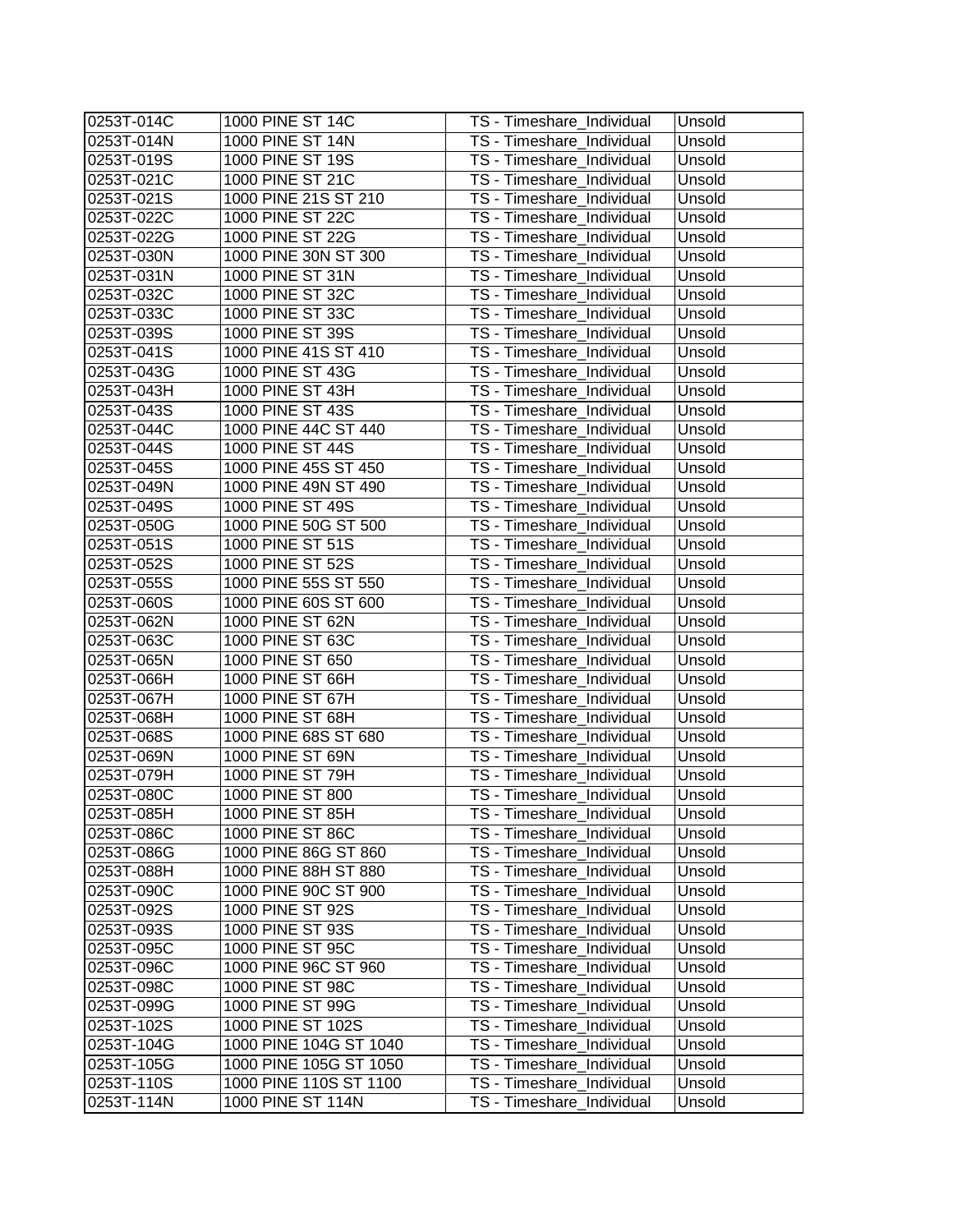| 0253T-118N | 1000 PINE ST 118N      | TS - Timeshare_Individual | Unsold |
|------------|------------------------|---------------------------|--------|
| 0253T-121N | 1000 PINE ST 121N      | TS - Timeshare_Individual | Unsold |
| 0253T-122G | 1000 PINE 122G ST 1220 | TS - Timeshare_Individual | Unsold |
| 0253T-122N | 1000 PINE ST 122N      | TS - Timeshare_Individual | Unsold |
| 0253T-124N | 1000 PINE 124N ST 1240 | TS - Timeshare_Individual | Unsold |
| 0253T-125N | 1000 PINE ST 125N      | TS - Timeshare_Individual | Unsold |
| 0253T-126N | 1000 PINE 126N ST 1260 | TS - Timeshare_Individual | Unsold |
| 0253T-130C | 1000 PINE ST 130C      | TS - Timeshare_Individual | Unsold |
| 0253T-131C | 1000 PINE 131C ST 1310 | TS - Timeshare_Individual | Unsold |
| 0253T-134S | 1000 PINE ST 1340      | TS - Timeshare_Individual | Unsold |
| 0253T-135G | 1000 PINE ST 135G      | TS - Timeshare_Individual | Unsold |
| 0253T-138C | 1000 PINE ST 1380      | TS - Timeshare_Individual | Unsold |
| 0253T-145C | 1000 PINE ST 145C      | TS - Timeshare_Individual | Unsold |
| 0253T-146C | 1000 PINE ST 146C      | TS - Timeshare_Individual | Unsold |
| 0253T-146G | 1000 PINE ST 146G      | TS - Timeshare_Individual | Unsold |
| 0253T-148G | 1000 PINE ST 1480      | TS - Timeshare_Individual | Unsold |
| 0253T-149G | 1000 PINE ST 1490      | TS - Timeshare_Individual | Unsold |
| 0253T-149S | 1000 PINE ST 149S      | TS - Timeshare_Individual | Unsold |
| 0253T-152G | 1000 PINE ST 152G      | TS - Timeshare_Individual | Unsold |
| 0253T-166C | 1000 PINE ST 166C      | TS - Timeshare_Individual | Unsold |
| 0253T-168N | 1000 PINE ST 168N      | TS - Timeshare Individual | Unsold |
| 0253T-169N | 1000 PINE 169N ST 1690 | TS - Timeshare_Individual | Unsold |
| 0253T-173N | 1000 PINE ST 173N      | TS - Timeshare_Individual | Unsold |
| 0253T-181C | 1000 PINE 18C ST 1810  | TS - Timeshare_Individual | Unsold |
| 0253T-185C | 1000 PINE ST 185C      | TS - Timeshare_Individual | Unsold |
| 0253T-192C | 1000 PINE ST 192C      | TS - Timeshare_Individual | Unsold |
| 0253T-200N | 1000 PINE ST 200N      | TS - Timeshare_Individual | Unsold |
| 0253T-209N | 1000 PINE ST 209N      | TS - Timeshare_Individual | Unsold |
| 0253T-226N | 1000 PINE 226N ST 2260 | TS - Timeshare_Individual | Unsold |
| 0253T-228N | 1000 PINE ST 228N      | TS - Timeshare_Individual | Unsold |
| 0253T-237N | 1000 PINE ST 237N      | TS - Timeshare_Individual | Unsold |
| 0253T-242N | 1000 PINE ST 242N      | TS - Timeshare_Individual | Unsold |
| 0253T-245N | 1000 PINE ST 245N      | TS - Timeshare_Individual | Unsold |
| 0253T-267N | 1000 PINE 267N ST 2670 | TS - Timeshare_Individual | Unsold |
| 0253T-269N | 1000 PINE 269N ST 2690 | TS - Timeshare_Individual | Unsold |
| 0253T-278N | 1000 PINE ST 278N      | TS - Timeshare_Individual | Unsold |
| 0253T-282N | 1000 PINE ST 282N      | TS - Timeshare_Individual | Unsold |
| 0253T-283N | 1000 PINE ST 283N      | TS - Timeshare_Individual | Unsold |
| 0253T-299N | 1000 PINE ST 299N      | TS - Timeshare_Individual | Unsold |
| 0253T-301N | 1000 PINE ST 301N      | TS - Timeshare_Individual | Unsold |
| 0253T-303N | 1000 PINE ST 303N      | TS - Timeshare_Individual | Unsold |
| 0253T-309N | 1000 PINE ST 309N      | TS - Timeshare Individual | Unsold |
| 0253T-312N | 1000 PINE ST 312N      | TS - Timeshare_Individual | Unsold |
| 0253T-316N | 1000 PINE 316N ST 3160 | TS - Timeshare_Individual | Unsold |
| 0253T-322N | 1000 PINE ST 322N      | TS - Timeshare Individual | Unsold |
| 0253T-327N | 1000 PINE ST 327N      | TS - Timeshare_Individual | Unsold |
| 0253T-333N | 1000 PINE 333N ST 3330 | TS - Timeshare Individual | Unsold |
| 0253T-334N | 1000 PINE ST 334N      | TS - Timeshare Individual | Unsold |
| 0253T-342N | 1000 PINE ST 342N      | TS - Timeshare_Individual | Unsold |
| 0253T-343N | 1000 PINE ST 343N      | TS - Timeshare_Individual | Unsold |
| 0253T-348N | 1000 PINE ST 348N      | TS - Timeshare_Individual | Unsold |
| 0253T-350N | 1000 PINE ST 350N      | TS - Timeshare_Individual | Unsold |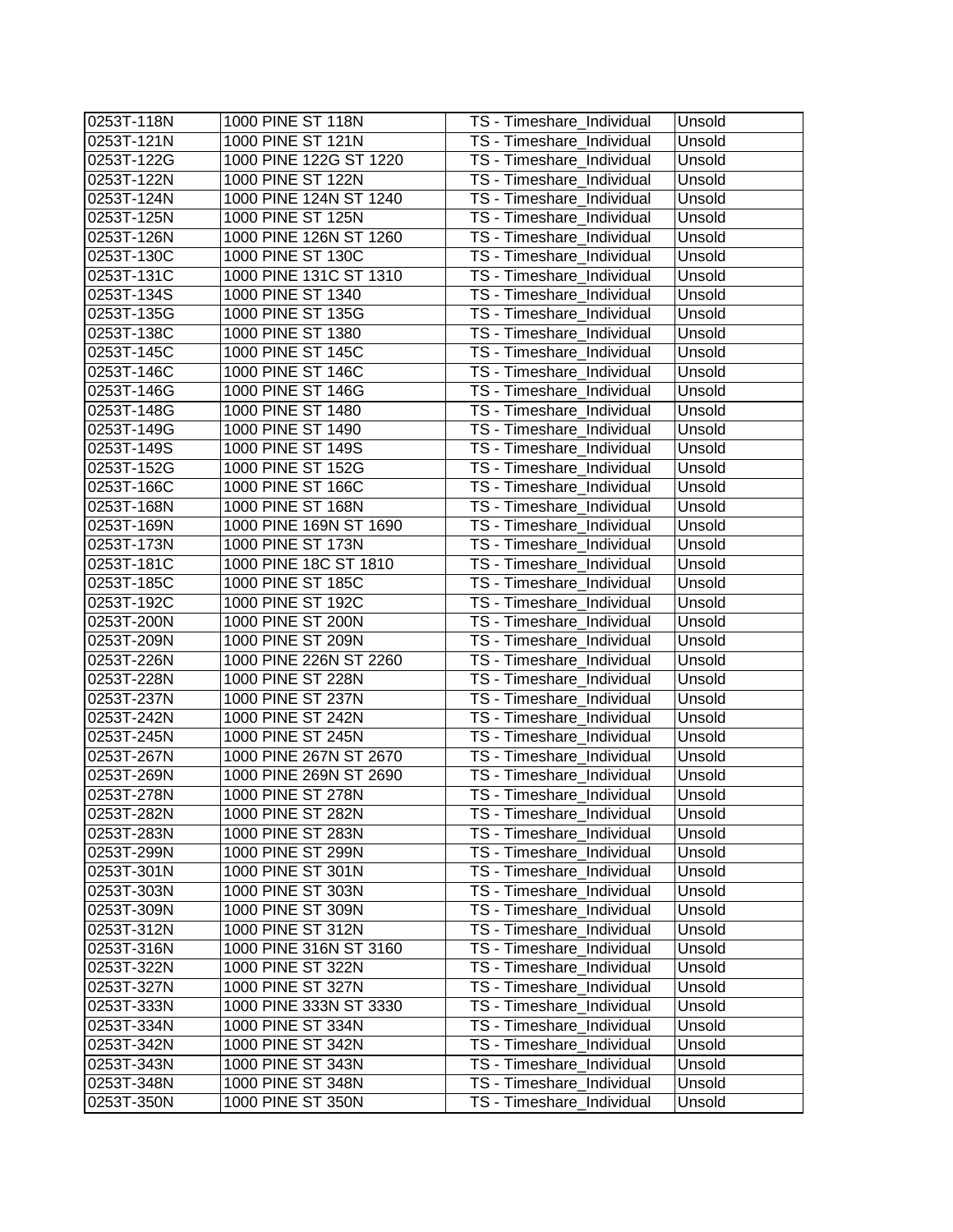| 0253T-351N | 1000 PINE 351N ST 3510 | TS - Timeshare_Individual | Unsold |
|------------|------------------------|---------------------------|--------|
| 0253T-368N | 1000 PINE 368N ST 3680 | TS - Timeshare_Individual | Unsold |
| 0253T-370N | 1000 PINE ST 370N      | TS - Timeshare_Individual | Unsold |
| 0253T-374N | 1000 PINE 374N ST 3740 | TS - Timeshare_Individual | Unsold |
| 0253T-382N | 1000 PINE ST 382N      | TS - Timeshare_Individual | Unsold |
| 0253T-397N | 1000 PINE ST 397N      | TS - Timeshare_Individual | Unsold |
| 0253T-400N | 1000 PINE ST 400N      | TS - Timeshare_Individual | Unsold |
| 0253T-417N | 1000 PINE ST 417N      | TS - Timeshare_Individual | Unsold |
| 0253T-421N | 1000 PINE 421N ST 4210 | TS - Timeshare_Individual | Unsold |
| 0253T-422N | 1000 PINE 422N ST 4220 | TS - Timeshare_Individual | Unsold |
| 0253T-428N | 1000 PINE 428N ST 4280 | TS - Timeshare_Individual | Unsold |
| 0253T-435N | 1000 PINE 435N ST 4350 | TS - Timeshare_Individual | Unsold |
| 0253T-439N | 1000 PINE ST 439N      | TS - Timeshare_Individual | Unsold |
| 0253T-446N | 1000 PINE ST 446N      | TS - Timeshare_Individual | Unsold |
| 0256T-005P | 710 POWELL ST          | TS - Timeshare_Individual | Unsold |
| 0256T-062P | 710 POWELL ST          | TS - Timeshare_Individual | Unsold |
| 0256T-070P | 710 POWELL ST          | TS - Timeshare_Individual | Unsold |
| 0256T-088P | 710 POWELL ST          | TS - Timeshare_Individual | Unsold |
| 0256T-219P | 710 POWELL ST          | TS - Timeshare_Individual | Unsold |
| 0256T-229P | 710 POWELL ST          | TS - Timeshare_Individual | Unsold |
| 0256T-238P | 710 POWELL ST          | TS - Timeshare_Individual | Unsold |
| 0256T-242P | 710 POWELL ST          | TS - Timeshare Individual | Unsold |
| 0256T-295M | 710 POWELL ST          | TS - Timeshare_Individual | Unsold |
| 0256T-349M | 710 POWELL ST          | TS - Timeshare_Individual | Unsold |
| 0306T-010B | 441 MASON ST           | TS - Timeshare_Individual | Unsold |
| 0306T-040A | 441 MASON ST           | TS - Timeshare_Individual | Unsold |
| 0306T-041C | 441 MASON ST           | TS - Timeshare_Individual | Unsold |
| 0306T-048C | 441 MASON ST           | TS - Timeshare_Individual | Unsold |
| 0306T-060B | 441 MASON ST           | TS - Timeshare_Individual | Unsold |
| 0306T-064B | 441 MASON ST           | TS - Timeshare_Individual | Unsold |
| 0306T-117C | 441 MASON ST           | TS - Timeshare_Individual | Unsold |
| 0306T-118C | 441 MASON ST           | TS - Timeshare_Individual | Unsold |
| 0306T-121C | 441 MASON ST           | TS - Timeshare_Individual | Unsold |
| 0306T-122A | 441 MASON ST           | TS - Timeshare_Individual | Unsold |
| 0306T-130B | 441 MASON ST           | TS - Timeshare_Individual | Unsold |
| 0306T-172C | 441 MASON ST           | TS - Timeshare_Individual | Unsold |
| 0306T-185B | 441 MASON ST           | TS - Timeshare_Individual | Unsold |
| 0306T-194C | 441 MASON ST           | TS - Timeshare_Individual | Unsold |
| 0306T-221C | 441 MASON ST           | TS - Timeshare_Individual | Unsold |
| 0306T-278B | 441 MASON ST           | TS - Timeshare_Individual | Unsold |
| 0306T-294C | 441 MASON ST           | TS - Timeshare_Individual | Unsold |
| 0306T-349B | 441 MASON ST           | TS - Timeshare Individual | Unsold |
| 0306T-370A | 441 MASON ST           | TS - Timeshare_Individual | Unsold |
| 0306T-432A | 441 MASON ST           | TS - Timeshare_Individual | Unsold |
| 0306T-444B | 441 MASON ST           | TS - Timeshare_Individual | Unsold |
| 0306T-506B | 441 MASON ST           | TS - Timeshare_Individual | Unsold |
| 0306T-572B | 441 MASON ST           | TS - Timeshare_Individual | Unsold |
| 0306T-580A | 441 MASON ST           | TS - Timeshare Individual | Unsold |
| 0306T-585B | 441 MASON ST           | TS - Timeshare_Individual | Unsold |
| 0306T-593B | 441 MASON ST           | TS - Timeshare_Individual | Unsold |
| 0306T-599B | 441 MASON ST           | TS - Timeshare_Individual | Unsold |
| 0306T-644A | 441 MASON ST           | TS - Timeshare_Individual | Unsold |